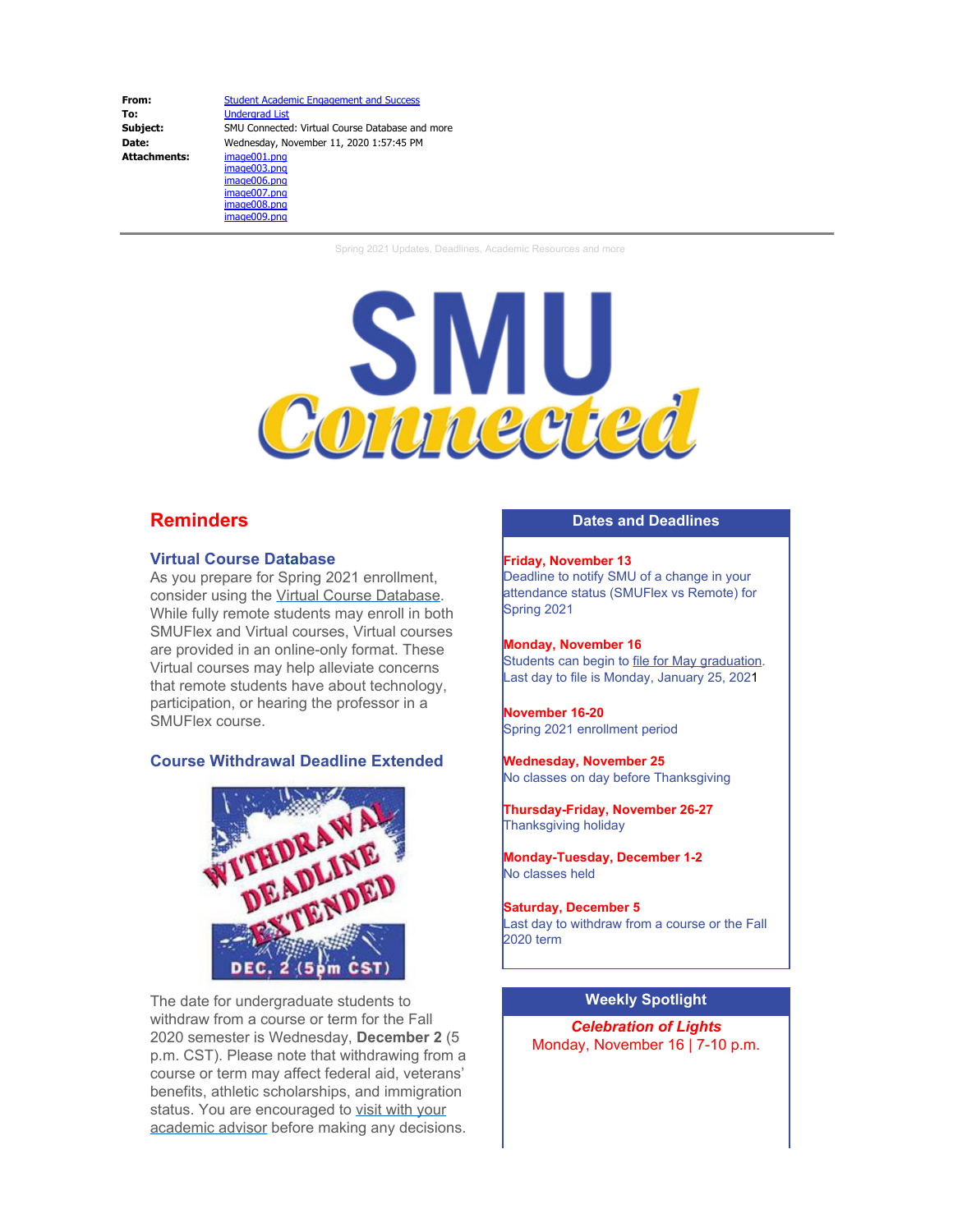### **Spring 2021**



During Spring 2021, SMU will offer courses in three formats: Virtual, SMUFlex, and Fully Inperson. The Spring 2021 course schedule now available to view on [my.smu.edu](http://my.smu.edu/). *If you will be changing from SMUFlex to Remote attendance or changing from Remote to SMUFlex attendance for spring, please complete our [survey](https://smu.az1.qualtrics.com/jfe/form/SV_cOtQBVi6AmYBwrj) before Friday, November 13 for enrollment*. All requests sent after this deadline will not be processed until Monday, November 30. You may still notify SMU of your desire to change your status at any time before the start of the spring semester using this [survey](https://smu.az1.qualtrics.com/jfe/form/SV_cOtQBVi6AmYBwrj).

### **Spring Enrollment: Clear Holds**



Clear your holds and prepare for a shortened Spring enrollment period. You can clear your holds by visiting [my.smu.edu](http://my.smu.edu/). Click on the tasks tile with the alert icon the follow the directions to clear your specific holds. Now you will be able to enroll!



Are you looking for a study break? On November 16, Student Foundation at SMU will host [Celebration](http://smusf.squarespace.com/celebration-of-lights) of Lights. SMU students are invited to gather for this joyous occasion to watch the famous Dallas Hall be lit with thousands of lights in all its wonder. Come enjoy the holiday spirit!

#### **Resources**

The A-LEC offers academic workshops to help with student success. You can find the fall schedule of workshops [here](https://www.smu.edu/Provost/ProvostOffice/SAES/StudentSupport/SASP/Services/Workshops/Schedule).

The A-LEC offers both in-person and online tutoring for all students. The full schedule is available [here](https://www.smu.edu/Provost/ProvostOffice/SAES/StudentSupport/SASP/Services/Tutoring/Schedule).

Looking for a new study space on campus? The [Places](https://www.smu.edu/libraries/about/places) to Meet and Study tool can help you find just the right place.

### **In Case You Missed It**

For SMU academic updates, visit [smu.edu/smuconnected](http://smu.edu/smuconnected).

 $\blacksquare$ 



 $\mathscr{C}$ 

 $\circ$